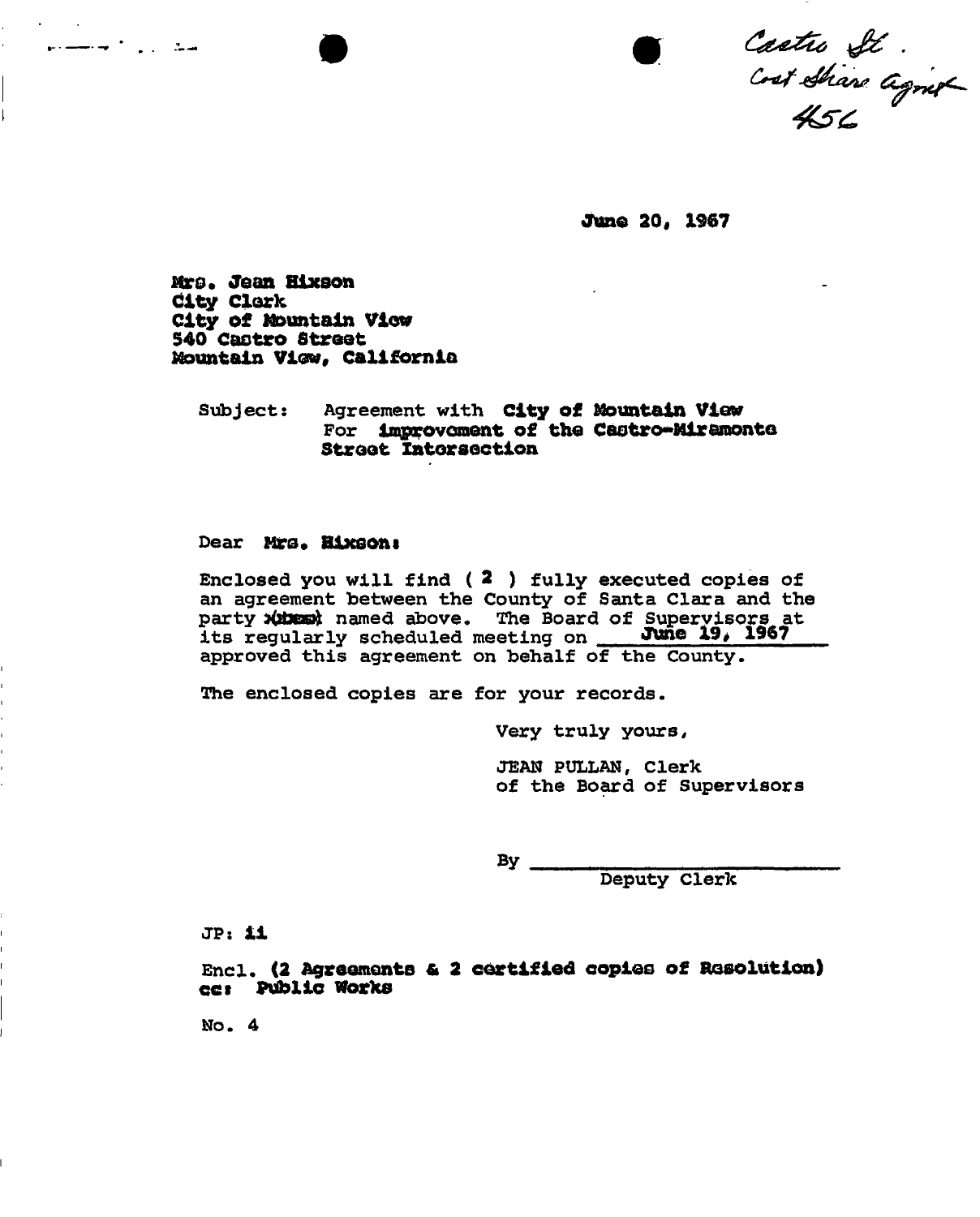

## **RESOLUTION AUTHORIZING EXECUTION OF AGREEMENT BETWEEN THE CITY OF MOUNTAIN VIEW AND. THE COUNTY OF SANTA CLARA FOR THE IMPROVEMENT OF THE CASTRO-MIRAMONTE STREET INTERSECTION**

**WHEREAS, the County of Santa Clara and the City of Mountain View desire to enter into an agreement for the improvement of the Castro-Miramonte intersection; and** 

**WHEREAS, the Board of Supervisors finds and determines that it is in the best public interest to enter into said agreement •** 

**NOW, THEREFORE, BE IT HEREBY RESOLVED by the Board of Supervisors of the County of Santa Clara, State of California, that it enter into said proposed agreement, and that the Chairman of the Board of Supervisors is hereby authorized and directed to executessaid agreement on behalf of the County of Santa Clara.** 

**PASSED AND ADOPTED by the Board of Supervisors of the**  County of Santa Clara, State of California, on **JUN 1 9 19g7 by the following vote:** 

**AYES** : Supervisors, Della Maggiore Spangler Mchrkens Saucher Quinn NOES : Supervisors,  $\mathbf{M}_{\text{OD}}$ 

ABSENT: Supervisors, None

Chairman. **Roard** of

**ATTEST: JEAN PULLAN, Clerk Board of.Supervisors** 

**APPROVED AS TO FORM: JOHN R. KENNEDY County Counsel** 

**Deputy County Counsel** 

Dated: June 5, 1967

**GJT:be**  6/5/67

ce: Public Wps (2)

ß **JUN 19 1967**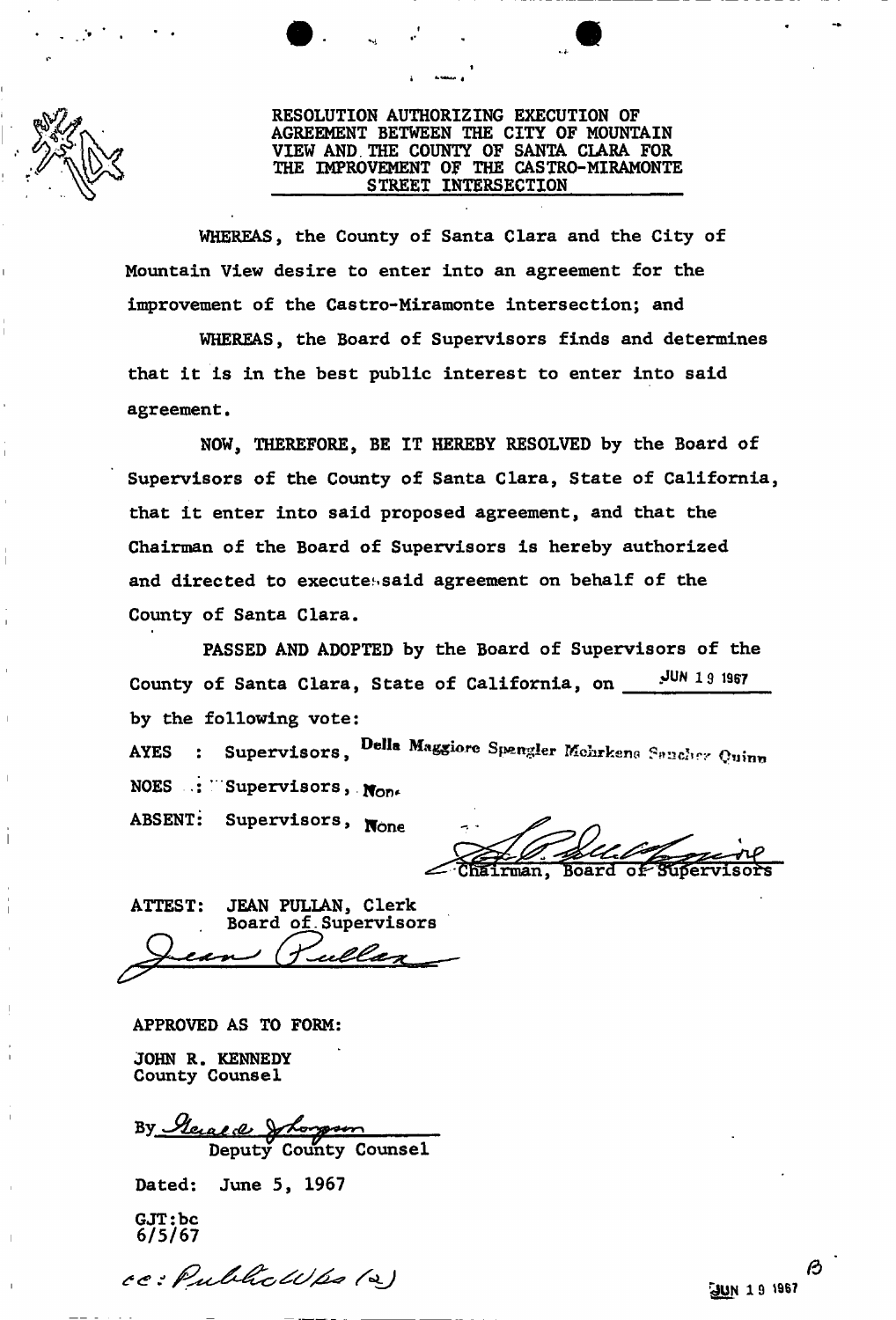## **AGREEMENT BETWEEN THE CITY OF MOUNTAIN VIEW AND THE COUNTY OF SANTA CLARA FOR THE IMPROVEMENT OF THE CASTRO-MIRAMONTE STREET INTERSECTION**

 $\mathcal{F}$  and  $\mathcal{F}$ 

**THE FOLLOWING is an agreement between the COUNTY OF SANTA CLARA, a political subdivision of the State of California, hereinafter called "County", and the CITY OF MOUNTAIN VIEW, a municipal corporation of the State of California, hereinafter called "City".** 

**WHEREAS, City and County desire to improve Miramonte Avenue from a point approximately 100 feet northerly of Hans Avenue to Harpster Drive, and Castro Street from Miramonte Avenue to Sonia Way, which improvements are hereinafter referred to as "said project"; and** 

**WHEREAS, said project is within the joint jurisdiction of said City and said County; and** 

**WHEREAS, "A Resolution Granting Consent of the Board of Supervisors of the County of Santa Clara to the City of Mountain View to Acquire and Construct Public Improvements and to Provide that the Costs Thereof Shall Be Assessed Upon a Special District Pursuant to Special Assessment and Assessment Bond Acts for Castro-Miramonte Street Improvements Assessment District" was passed by said Board of Supervisors on February 28, 1966;** 

**NOW, THEREFORE, the County and City agree as follows:** 

**1. Plans and Specifications. City shall prepare plans and specifications for the construction of said project and shall submit one complete set of said plans and specifications to County for review and approval.** 

**2. Acquisition of Right of Way, Award of Contract and Insurance. City shall acquire right of way, award contract and supervise construction to completion, and indemnify County in accordance with the provisions of aforesaid "Resolution Granting Consent of the Board of Supervisors of the County of Santa Clara to the City of Mountain View to Acquire and Construct Public Improvements and to Provide that the Costs Thereof Shall Be Assessed Upon a Special District Pursuant to Special Assessment and Assessment Bond Acts for Castro-Miramonte Street Improvements Assessment District". Said resolution is attached to this agreement as Exhibit "A" and shall become a part hereof.** 

Payment. Upon approval of said plans and specifica**tions by County and upon submission by the City of a statement requesting payment of County's share of said project, County** 

cc: Public Woto (3)

**JUN** *1 s* **lag;**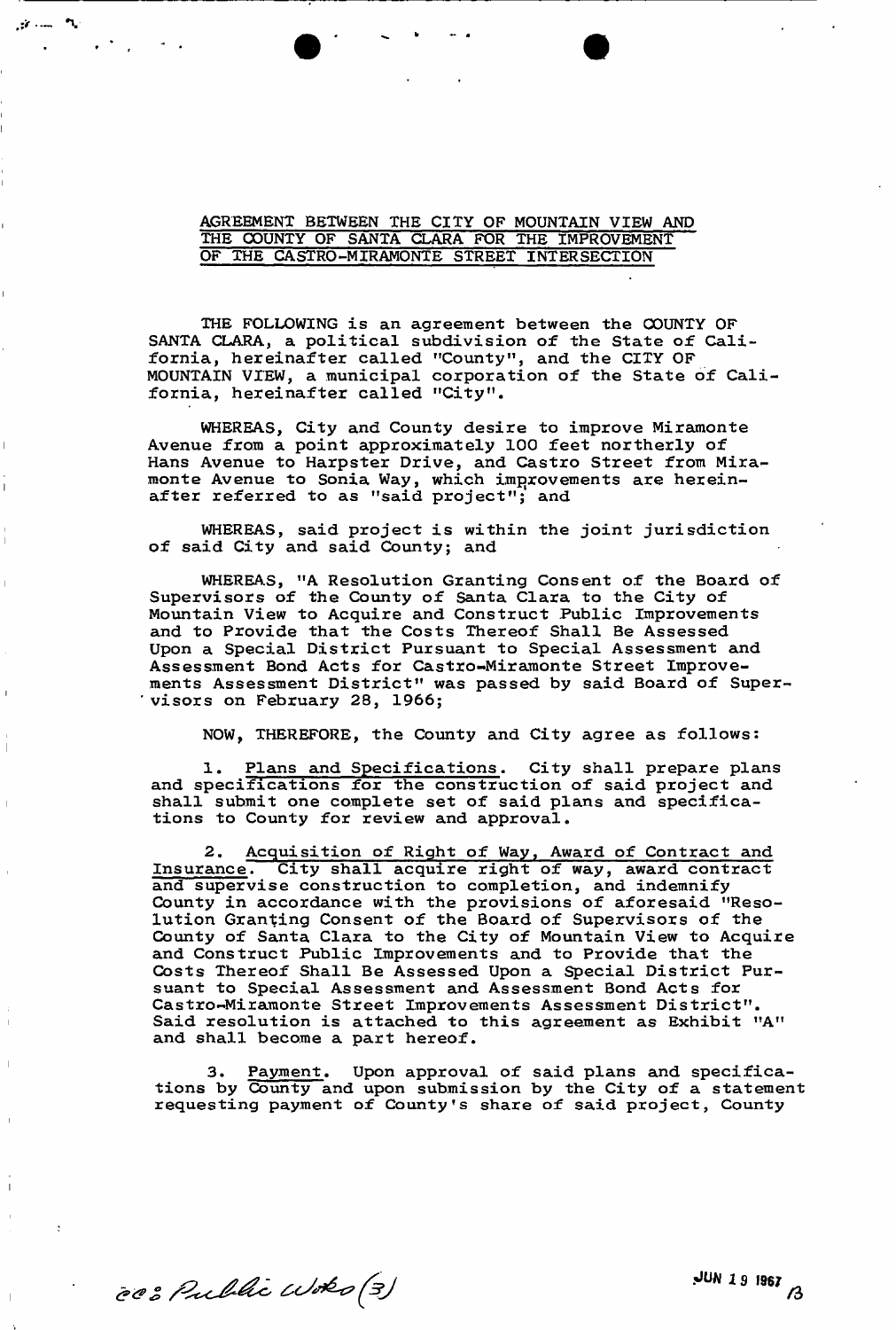**shall pay to the City the sura of \$80,000.00, which shall constitute County's full share of the total cost of said project including right of way, construction, land acquisition, construction supervision, engineering and any additional expense arising out of or in any way connected with the construction of said project.** 

**4. Termination. In the event that City does not advertise for bids for said project on or before July 1, 1967, this agreement shall terminate upon said date and shall be of no further force or effect and City agrees to return to County any money that County has paid City.** 

**IN WITNESS WHEREOF, City and County have caused this agreement to be executed by their respective officers duly**  authorized: by County this **JUN 19 1967** ; , **and by City this .** 

**COUNTY OF SANTA CLARA** 

<del>Ch</del>áirman Board of Supervisors

**ATTEST: JEAN PULLAN, Clerk of the Board of Supervisors** 

**APPROVED AS TO FORM:** 

urd Orbonzoen<br>y County Colinsel Deputy

<u>rne S, 1967</u> Date: \

**CITY OF MOUNTAIN VIEW, a municipal corporation** 

**/TQhn T. O'Halloran Cixy Manager LWJ U** 

**ATTEST:** 

APPROVED AS TO FORM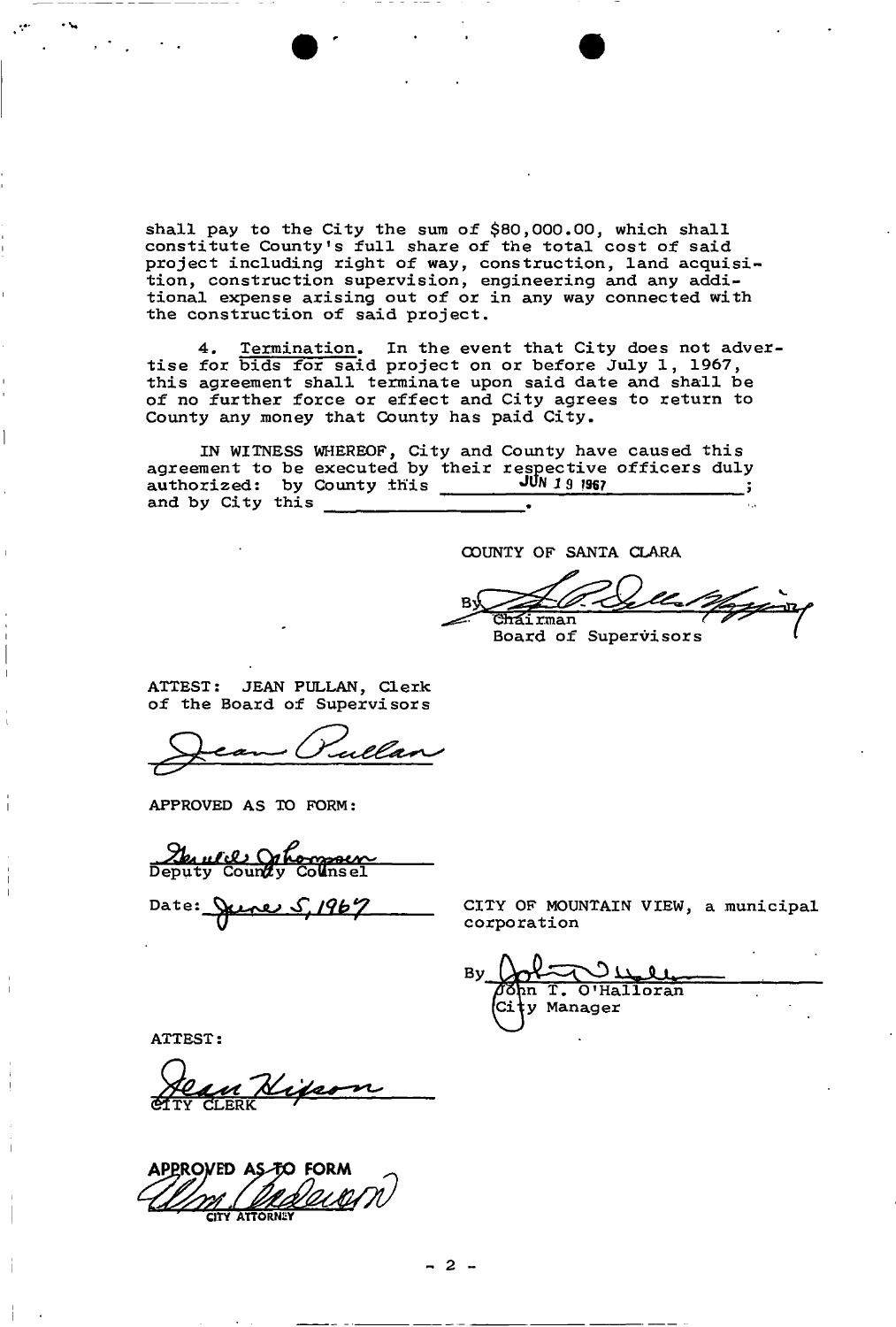$E$ XHIB $H$   $\mu$ 

**wft,: riNh: rd lfc/9/65 20c** 

**^ejj^.ygy • ••** 

A RESOLUTION GRANTING CONSENT OF THE BOARD OF SUPERVISORS OF THE COUNTY OF SANTA CLARA TO THE CITY OF MOUNTAIN VIEW TO ACQUIRE AND CONSTRUCT PUBLIC IMPROVEMENTS AND TO PROVIDE THAT THE COSTS THEREOF SHALL BE ASSESSED UPON A SPECIAL DISTRICT PURSUANT TO SPECIAL ASSESSMENT AND ASSESSMENT BOND ACTS

CASTRO-MIRAMONTE STREET IMPROVEMENTS ASSESSMENT DISTRICT

### PROJECT AD 63-38

RESOLVED, by the Board of Supervisors of the County of Santa Clara, California, that

WHEREAS, it is the intention of the Council of the City of Mountain View to undertake appropriate special assessment and assessment bond proceedings for the acquisition and construction of public improvements, described as follows:

(a) The acquisition of rights of way to provide a rightof-way width of 90 feet for Miramonte Avenue from.a point 100 feet, more or less, northerly of Hans Avenue to Harpster Drive and for Castro Street from Miramonte Avenue to Sonia Way, and the improvement thereof by clearing and grubbing, grading, paving, the construction and installation of Portland cement concrete curbs, gutters and sidewalks, surface and subsurface storm drainage facilities, street lighting facilities, the relocation, replacement and extension of existing sanitary sewers and water mains, and the modification of the existing traffic signal system at Miramonte Avenue and Castro Street.

(b) The doing of all work and the acquisition of all lands and easements auxiliary to any of the above necessary to complete the same.

WHEREAS, the costs and expenses of making said acquisitions and doing said work and the expenses incidental thereto, are to be made chargeable upon the district benefited thereby, the exterior boundaries of which have been declared by said Council to be the coterminous boundaries of the composite and consolidated area shown on the map of said assessment district on file in the office of the City Clerk, to which reference is hereby made for a more detailed description thereof;

WHEREAS, parcels of property proposed to be assessed, and some of the work and improvements are within unincorporated territory in the County of Santa Clara;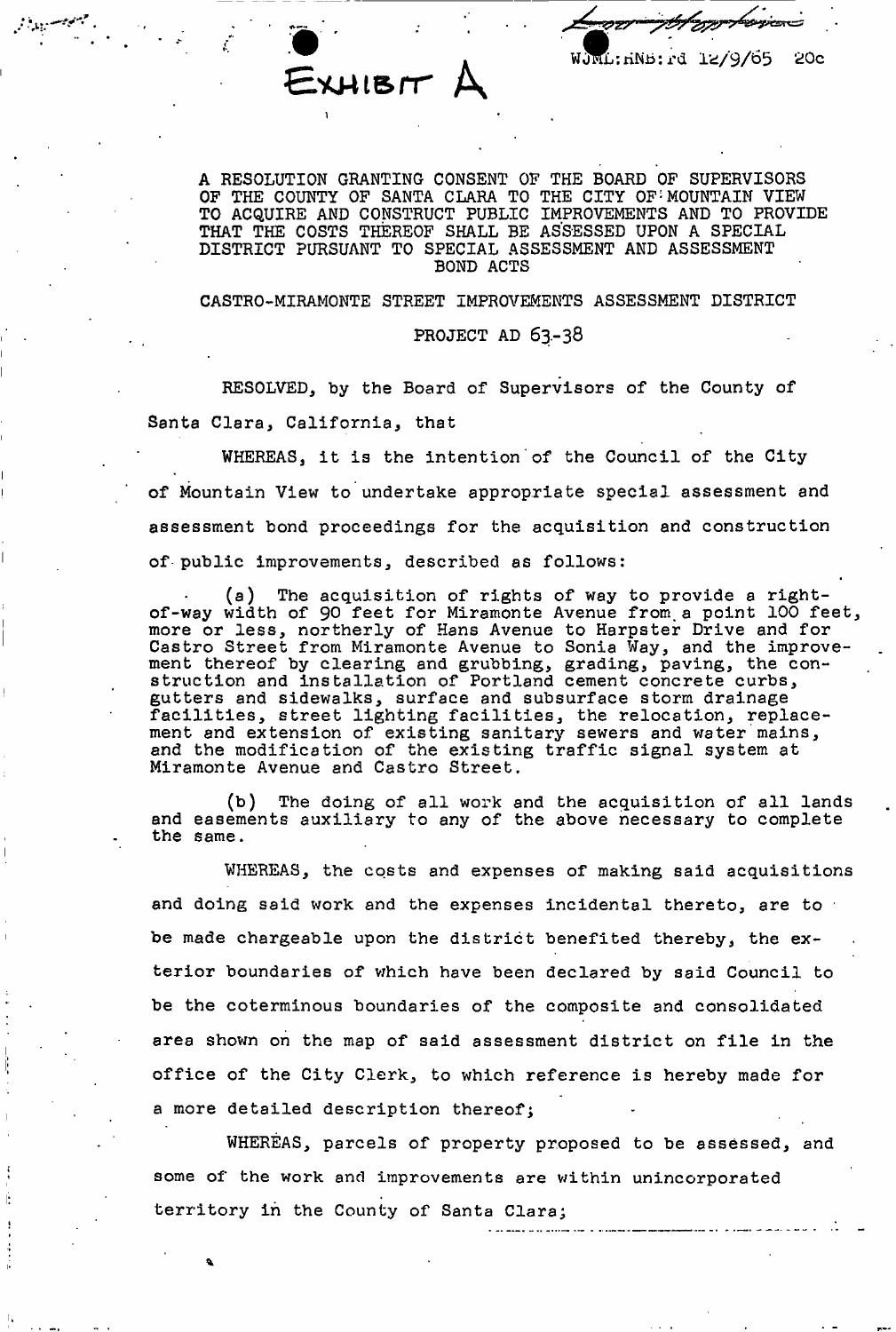WHEREAS, this Board has investigated and has been fullyinformed as to the nature of said facilities and of the property which will be benefited by the improvement thereof, and is fullyadvised in the premises;

• WHEREAS, there has been filed with this Board a proposed form of Resolution of Preliminary Determination and of Intention to be used in said proceedings;

WHEREAS, the public interest, convenience and necessity will be served by the making of said acquisitions and improvements

NOW, THEREFORE, IT IS HEREBY FOUND and DETERMINED, that ' the facilities proposed to be constructed in said proceedings, are of such a character that they will directly and peculiarly affect property not only within the boundaries of the City of Mountain View but also unincorporated territory in the County of Santa Clara outside the limits of the City, and the purpose sought to be accomplished can best be accomplished by a single comprehensive scheme of work; and it is necessary and manifestly desirable that said acquisitions and improvements be accomplished under the jurisdiction of the City in order to accomplish said single comprehensive scheme.

IT IS HEREBY RESOLVED, subject to the acceptance of the. terms and conditions hereof by said City;

1. That consent be, and the' same is hereby, granted to said City to the formation of the assessment district and to the work described in said Resolution of Preliminary'Determination and of Intention and the assumption of jurisdiction thereover for the purposes aforesaid, and to acquire and construct said improvements and to levy said assessments upon the property benefited thereby, including property within the unincorporated territory in this County.

 $\overline{2}$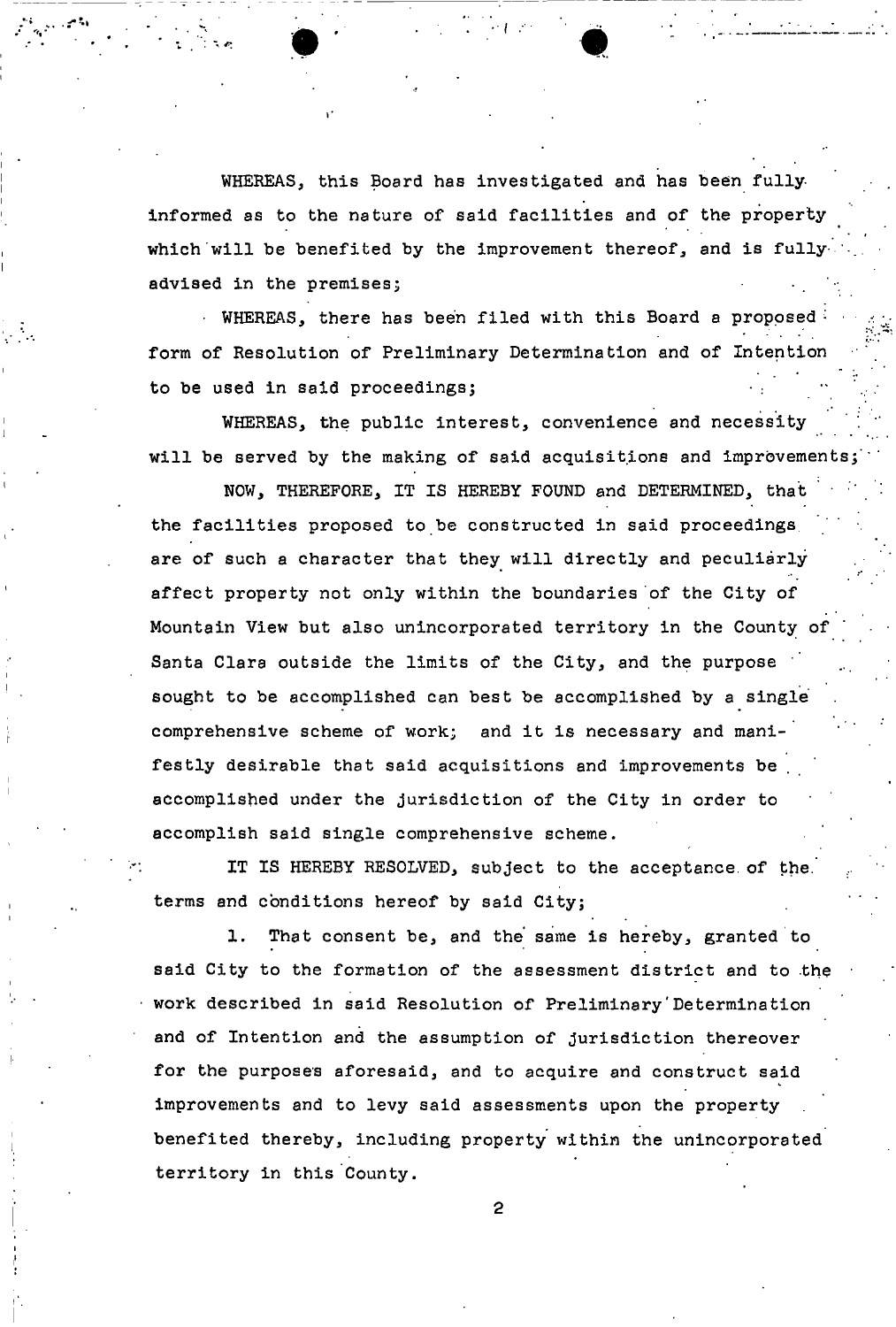2. That consent be, and the same is hereby, granted to said City to acquire and construct said improvements, said work to be ' done under the direction of the Director of Public Works of said City pursuant to plans and specifications approved by the Director of Public Works of this County and in conformity with good engineering practice.

3. That said Director of Public Works of said City shall require of the contractor that all of the provisions of the specifications approved by the Director of Public Works of this County and said Council be complied with, and that City shall comply with all the terms and conditions of Santa Clara County Ordinance No. NS-701.1 and shall require that all persons, firms or corporations engaged by City to perform said construction work comply with said Ordinance.

4. That the form of the Resolution of Preliminary Determination and of Intention to be adopted by said Council of said City be, and the same is hereby, approved.

5. That City agrees to indemnify and hold harmless the County of Santa Clara, its officers and employees from and against any and all liability, loss, cost or expense of whatsoever character which may accrue to or be sustained by the County of Santa Clara, its officers and employees on account of any damages or injuries to property or persons (including death) arising out of or in any way connected with the construction of the aforesaid work, including but without limitation, any damages or injuries to property or persons (including death), occasioned by the use of improper materials or workmanship or by any act or omission of City or any person, firm or corporation employed in the construction of said work. City further agrees to defend, and pay all costs, attorneys' fees and judgments resulting from any suit pr action at law brought against the

 $\mathbf{3}$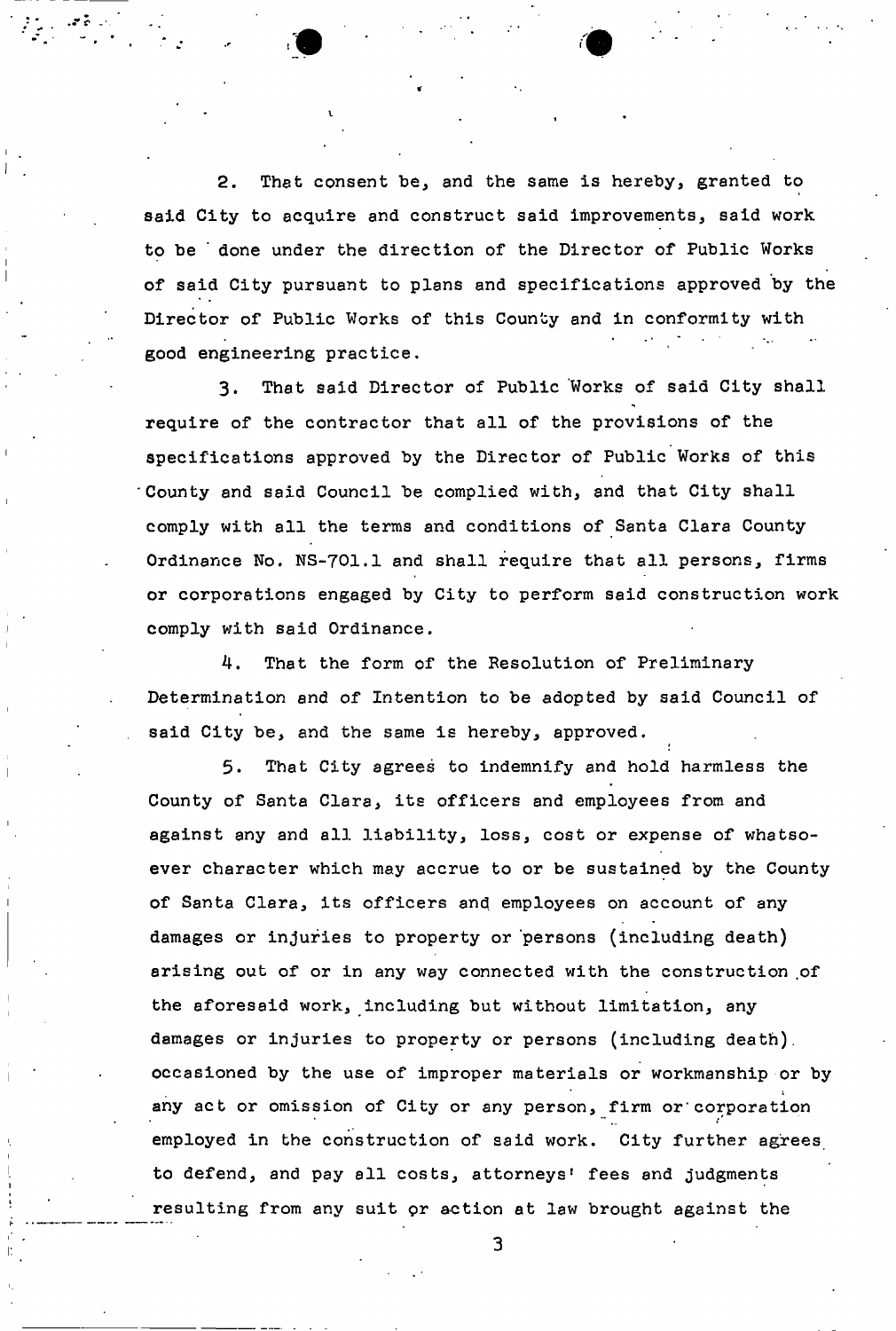County of Santa Clara as a result of or in any way arising out of the construction of said work.

**CL CL**  $\mathbf{C}$  and  $\mathbf{C}$  and  $\mathbf{C}$  and  $\mathbf{C}$ 

6. That this resolution is hereby expressly conditioned upon and made subject to the agreement by City that it shall require any contractor engaged to perform the work.and improvements within the unincorporated area of said proposed assessment district to take out and maintain at all times during the performance of any work to be done within said area, a separate policy or policies of public liability and property damage insurance naming thereon County, its officers and employees, as insureds against liability of any kind whatsoever arising out of or in .any way connected with'the work and improvements to be performed by, for, or on behalf of,' the contractor. Said policy and the limits of liability contained therein shall be subject to the approval of County.

7. That City shall accept the terms and conditions hereof, and that said acceptance shall be indicated by authorized representatives of City affixing their signatures hereto in the space provided.

IT IS FURTHER ORDERED, that the Director of Public Works of the County of Santa Clara be, and he is hereby, authorized and directed to carry out the provisions of this resolution for and on behalf of the County of Santa Clara and that the Clerk of the Board of Supervisors be, and she is hereby, directed to forward to City a certified copy of this resolution for signature i as hereinabove stated.

\*\*\*\*\*\*\*\* \*

**4**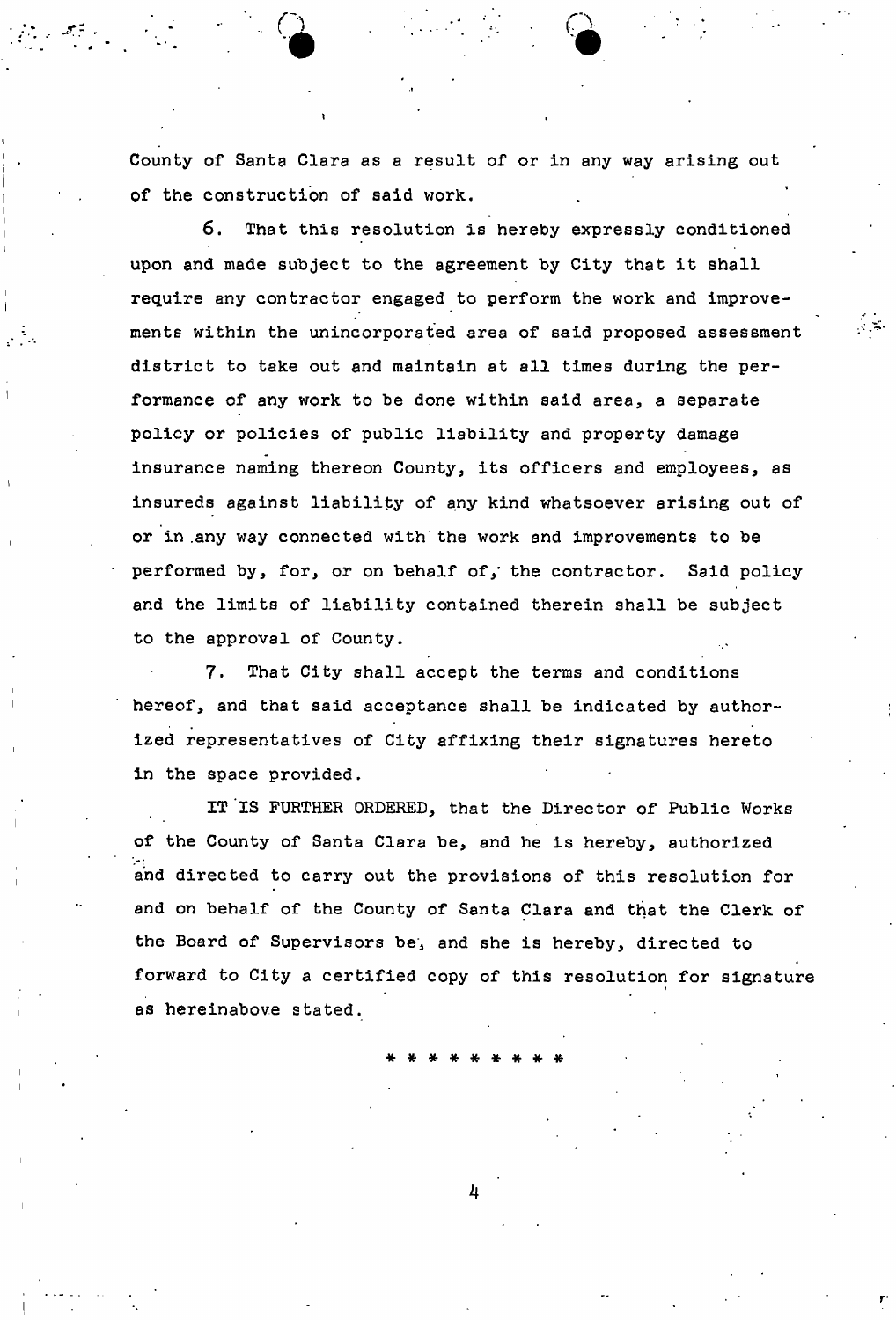PASSED and ADOPTED by the Board of .Supervisors of the **FEB 2 8 1935**  County of Santa Clara, California, this  $\rule{1em}{0.15mm}$  day of  $\rule{1.15mm}{0.15mm}$ 196<sub>,</sub> by the following vote:

AYES, and in favor thereof, Supervisors:

Della Maggiore Spangler Mehrkens Sanchez Quinn

NOES, Supervisors: None

ABSENT, Supervisors: None

Chene, O. Querrer

*,9* 

ATTEST:

w Pullin

Clerk of said Board

ACCEPTED by the City of Mountain View, California. *j* 

*/s/* **Charles Gordon**  Mayor

**/s/ Jean Hixson**  City Clerk

ATTEST:<br>
ATTEST:<br>
Fully executed copy on file in

**5**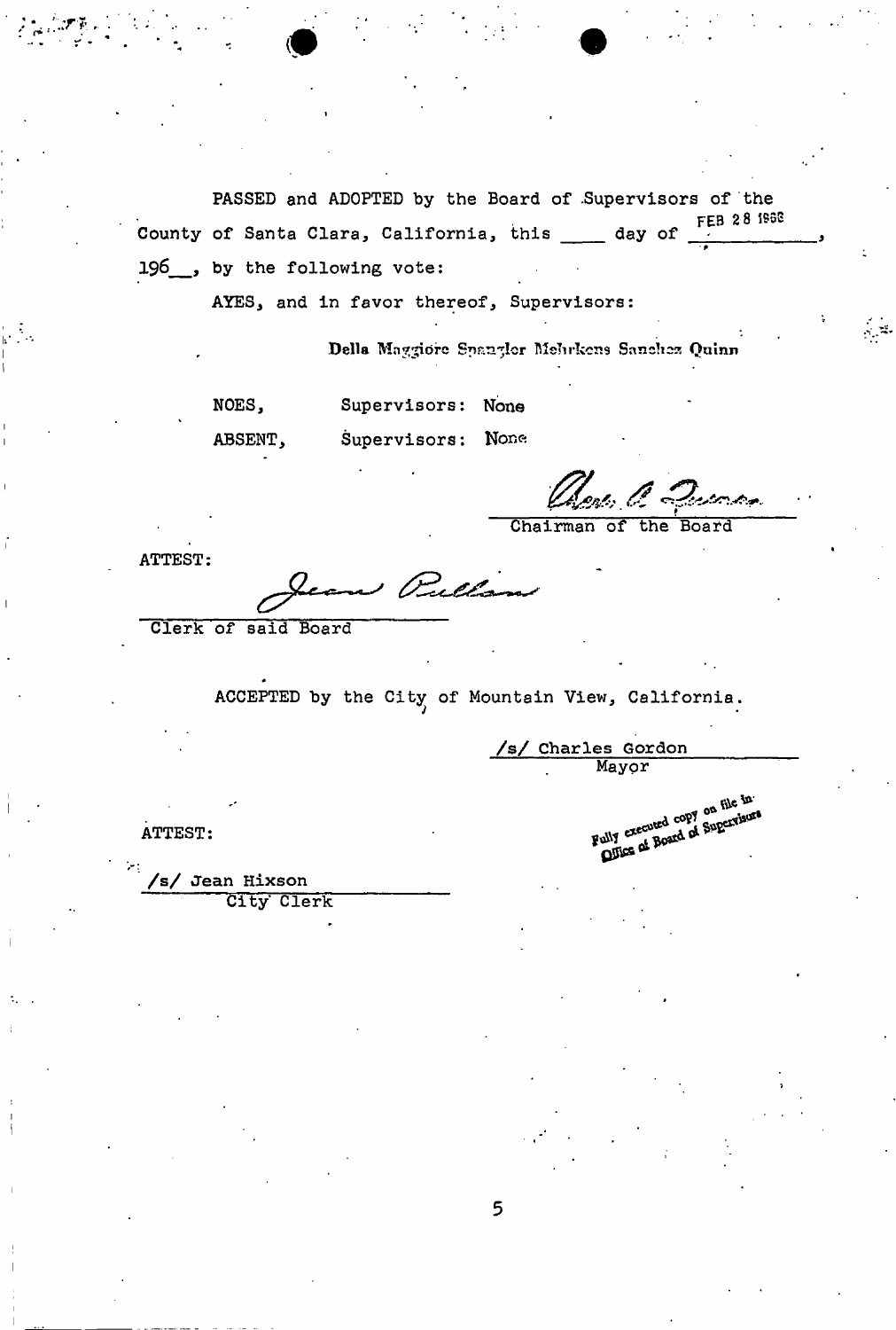# **RESOLUTION No. 7545**

## **Series 1967**

### **A RESOLUTION AUTHORIZING THE CITY MANAGER TO EXECUTE A COOPERATIVE AGREEMENT WITH SANTA CLARA COUNTY**

### **(Castro-Miramonte Intersection Street Improvement Project AD 63-38)**

**The City Council of the City of Mountain View does resolve as follows:** 

**THAT, on the recommendation of the Director of Public Works, the City Manager be, and he hereby is, authorized and directed to execute a cooperative agreement with the County of Santa Clara, as proposed by said County•** 

**The foregoing Resolution was regularly introduced and adopted at a Regular Adjourned Meeting of the City Council of the City of Mountain View, held on the 29th day of May, 1967, by the following roll call vote:** 

\* \* \*

**AYES: Councilmen Gordon, Herfurth, Jelavich, Laveroni, Moore, Musso and Mayor Calvo** 

**NOES: None**  ABSENT: None **NOT VOTING: None** 

**APPROVED:** 

**VICTOR CALVO MAYOR** 

I do hereby certify that the foregoing resolution was passed and adopted by the City Council of the City of Mountain View at an Adjourned Regular  $matching$ 

| held on the            | 29th       | day of | iy: 1967 |  |
|------------------------|------------|--------|----------|--|
| by the foregoing vote. |            |        |          |  |
|                        |            | Walsh  |          |  |
|                        | City Clerk |        |          |  |

City **of** Mountain View

**ATTEST** 

**JEAN HIXSON CITY CLERK**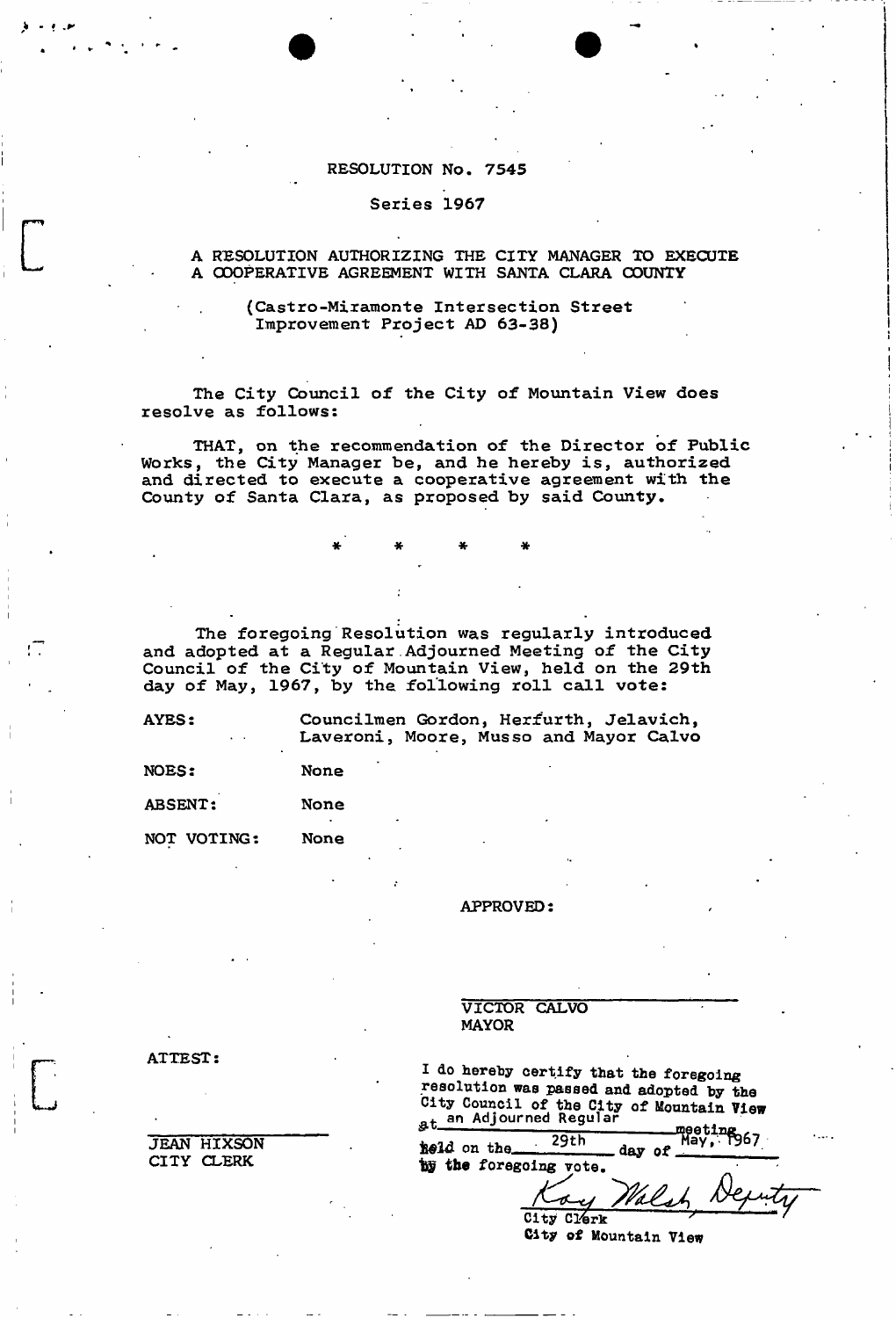county **of santa Clar <sup>a</sup>**



 $,19,67$ 



TRANSMITTAL MEMORANDUM

PUBLIC WORKS

DATE: June 8, 1967

FOR:

FROM: STEFFANI, DESIGN, PUBLIC WORKS

TITLE: AGREEMENT BETWEEN THE CITY OF MOUNTAIN VIEW AND THE COUNTY OF SANTA CLARA FOR THE IMPROVEMENT OF THE CASTRO-MIRAMONTE STREET INTERSECTION

BOARD OF SUPERVISORS AGENDA OF June 19

### DESCRIPTION:

Attached herewith are copies of the above Agreement and the authorizing resolution; This project is a cooperative project of the County of Santa Clara, City of Mountain View, and a local street improvement assessment district.

The City of Mountain View is the administrative agency for this project. Funds for the County's share of the cost were authorized in the FY 66-67 budget.

Approval is recommended.

A fully executed copy of the Agreement should be. returned to the.City Clerk of Mountain View.

ECS:LM:vlh Attachment

**SALARE** 

| AGENDA DATA               |
|---------------------------|
| DATE:                     |
| <b>ITEM NO:</b>           |
| <b>BOARD ACTION</b>       |
|                           |
|                           |
| ſs'<br><b>THEY BY THE</b> |

**'APPROVED:** 

**PAGE of** 

**JAMES T. POTT, COUNTY ENGINEER** 

7B5 RKV 10/63